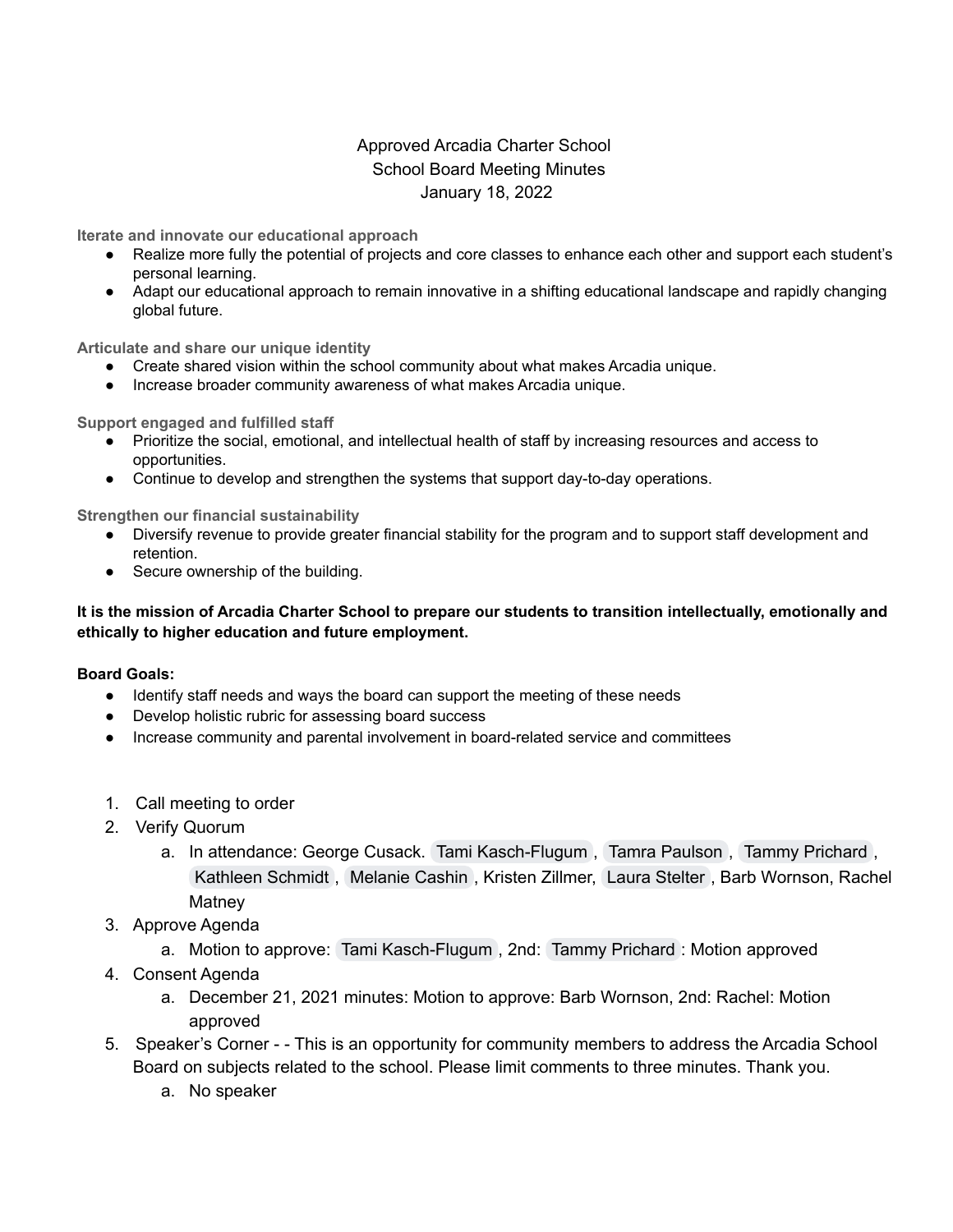- 6. Reports:
	- a. [Finance](https://docs.google.com/document/d/1BjsiUuxKjKolF3t7HP_uSMr8MyHGnBn4nwjhrjhAdAE/edit?usp=sharing) Report
		- i. At half way through 2021-2022 school year 123 ADM, actual 120.46 ADM and 126 with PSEO but does not contribute to ADM
		- ii. Still projecting a 24% fund balance–which is a healthy fund balance
		- iii. Deficit of \$12,000 with most incurred by lunch program
		- iv. Expenditures running at 39.5%
		- v. Revenue running at 47.4%
	- b. [Education](https://docs.google.com/document/d/13Ap8L6O9Gf9K0aWiVdRqEdiTDxv3ueesdUEBDTXAZ7Y/edit?usp=sharing) Report
		- i. No report
	- c. Facilities Report
		- i. No report
	- d. [Marketing](https://docs.google.com/document/d/1cU_KS06PRRIYZToxbUqqT2nimj6QhmLIy7G0I1D0auE/edit?usp=sharing) Report
		- i. No report
	- e. [Director's](https://docs.google.com/document/d/1MIhGk3TST3sV8MPqK5IrPyxDax-dMCdGCv28NUz6q5M/edit?usp=sharingDax-dMCdGCv28NUz6q5M/edit17Fg8/edit) Report
		- i. Three students joining at the semester changeCOVID cases were limited, moving online did create space after the holiday break and avoided the surge experienced by other schools
		- ii. Special education is looking for a teacher to support the work in the building
		- iii. Would like to have a booth at the spring MN Education Job Fair in April. Ideal candidates can be hired right on the spot. During this school year no applicants have applied from job postings
		- iv. Looking at possible Dean of Students type of role and looking at interest with licensed staff.
			- 1. Looking at applying for ADSIS funding for 2023-2024 that would support the position. In the meantime, would be a smaller role.
		- v. Building
			- 1. Updating security system
		- vi. Meeting with Northfield School District Superintendent as this is our authorizing year with the sponsoring district.
- 7. Old Business
	- a. Policy Review updates
		- i. Policy 202
			- 1. Motion to approve with changes: Barb Wornson, 2nd: Kristen Zillmer: Motion passed
	- b. Bank signers–moving forward
	- c. February retreat planning
		- i. Work at retreat will be divided between the Self Assessment Rubric and Strategic Plan
- 8. New Business
	- a. WBWF report & approval
		- i. Presented to Northfield School Board